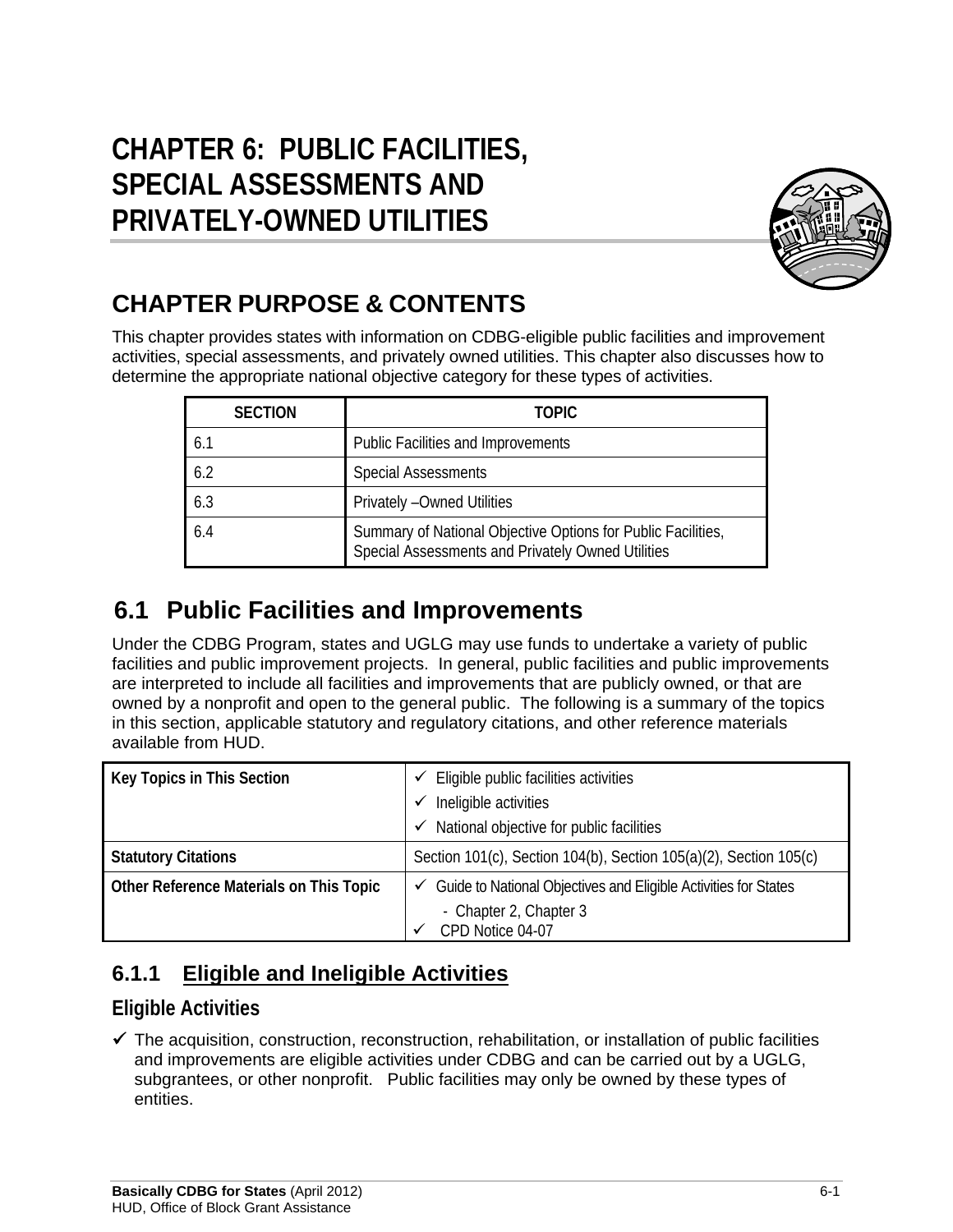

- $\checkmark$  Eligible types of facilities and improvements include:
	- Infrastructure improvements (construction or installation) including, but not limited to streets, curbs, and water and sewer lines;
	- Neighborhood facilities including, but not limited to public schools, libraries, recreational facilities, parks, playgrounds; and
	- Facilities for persons with special needs such as facilities for the homeless or domestic violence shelters, nursing homes, or group homes for the disabled.
- $\checkmark$  Eligible costs associated with eligible activities may include:
	- Energy efficiency improvements;
	- Handicapped accessibility improvements (including improvements to buildings used for general conduct of government); and
	- Architectural design features and other treatments aimed at improving aesthetic quality (e.g., sculptures, fountains).
- $\checkmark$  If the assisted facility is owned by a nonprofit, the CDBG regulations stipulate that the facility must be open to the public during normal working hours.

#### **Ineligible Activities**

- $\checkmark$  The maintenance and repair of public facilities and improvements is generally ineligible (e.g., filling potholes, repairing cracks in sidewalks, mowing grass at public recreational areas or replacing street light bulbs).
- $\checkmark$  Operating costs associated with public facilities or improvements are ineligible unless part of a CDBG-assisted public service activity or eligible as an interim assistance activity.
- $\checkmark$  A public facility otherwise eligible for assistance under the CDBG program may be assisted with CDBG funds even if it is part of a multiple use building containing ineligible uses, if:
	- The public portion of the facility that is otherwise eligible and proposed for assistance will occupy a designated and discrete area within the larger facility; and
	- The state can determine the costs attributable to the facility proposed for assistance as separate and distinct from the overall costs of the multiple-use building and/or facility. Allowable costs are limited to those attributable to the eligible portion of the building or facility.

#### **6.1.2 National Objective**

#### **LMI Benefit National Objective**

- $\checkmark$  CDBG-funded public facilities and improvements will typically be categorized under the LMI Benefit national objective as an Area Benefit activity.
	- Under the area benefit criteria, the public facility/improvement must benefit *all* residents of an area where at least 51 percent of the residents are LMI. The service area need not have coterminous boundaries with Census/American Community Survey tract borders or other officially recognized boundaries, but must be primarily residential in nature.
	- If qualifying an activity under the Area Benefit criteria, records to keep include: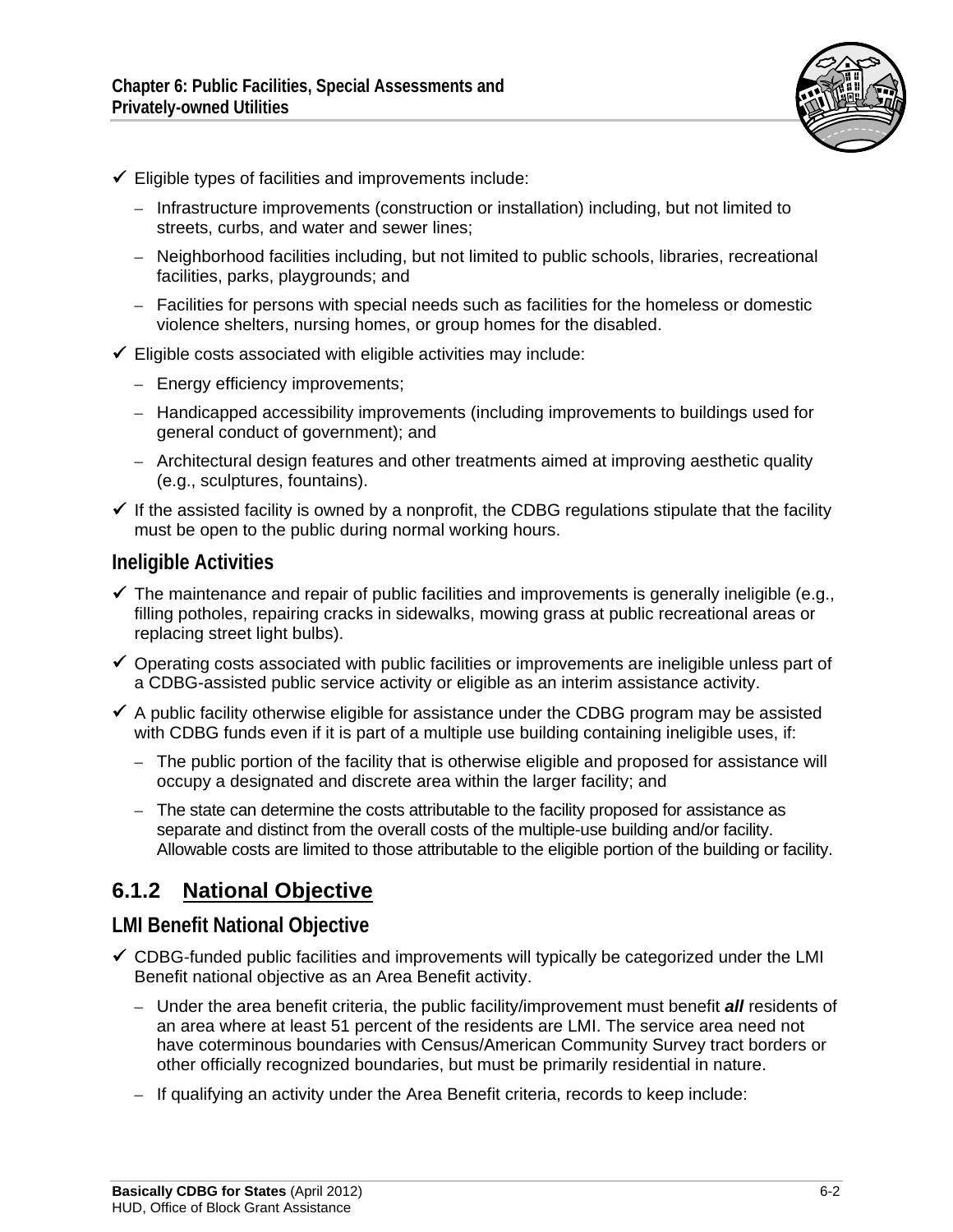

- □ Boundaries of the service area;
- Documentation that the area is primarily residential (e.g., zoning map); and
- Income characteristics of households in the services area (Census data/American Community Survey data).
- $\checkmark$  Public facilities funded by CDBG may sometimes qualify under the Limited Clientele criteria of the LMI national objective. The regulation stipulates that the facility benefit a specific targeted group of persons, of which at least 51 percent must be low- and moderate-income. This can be achieved by meeting one of the following criteria:
	- Serving at least 51 percent LMI, as evidenced by documentation and data concerning beneficiary family size and income;
	- Having income-eligibility requirements that limit the service to persons meeting the LMI income requirement, as evidenced by the administering agency's procedures, intake/application forms and other sources of documentation;
	- Serving a group primarily presumed to be LMI such as abused children, battered spouses, elderly persons, severely disabled adults, homeless persons, illiterate adults, persons living with AIDS, and migrant farm workers; or
	- Being of such a nature and in a location that it may be concluded that the activity's clientele are LMI.
- $\checkmark$  Public facilities such as homeless shelters or group homes for persons with special needs are just two of the examples of public facilities that may qualify under the Limited Clientele criteria. The populations served by these facilities are populations that are presumed to be LMI persons or families.
- $\checkmark$  Public facilities or improvements can also qualify under the LMI housing national objective if the facility exclusively assists in the provision of housing to be occupied by LMI income individuals.
- $\checkmark$  If the UGLG is undertaking public facilities or improvements under the LMI job creation and retention national objective category and more than one business will be served, the 51 percent LMI job requirement may be met by aggregating the jobs created or retained by affected businesses under the following criteria:
	- If the CDBG cost per job created or retained is less than \$10,000 per FTE, the state and UGLG must ensure that 51 percent of the jobs created or retained by the businesses for which the facility/improvement is principally undertaken are available to or held by LMI persons.
	- If the CDBG cost per job created or retained is \$10,000 or more per FTE, the state and UGLG must ensure that 51 percent of the jobs created or retained by all businesses in the service area of the facility/improvement are available to or held by LMI persons. This includes all businesses, which as a result of the public facility/improvement, locate or expand in the service area between the date the activity is identified in the action plan and one year after completion of the facility/improvement. In addition, the assisted activity must comply with the public benefit standards.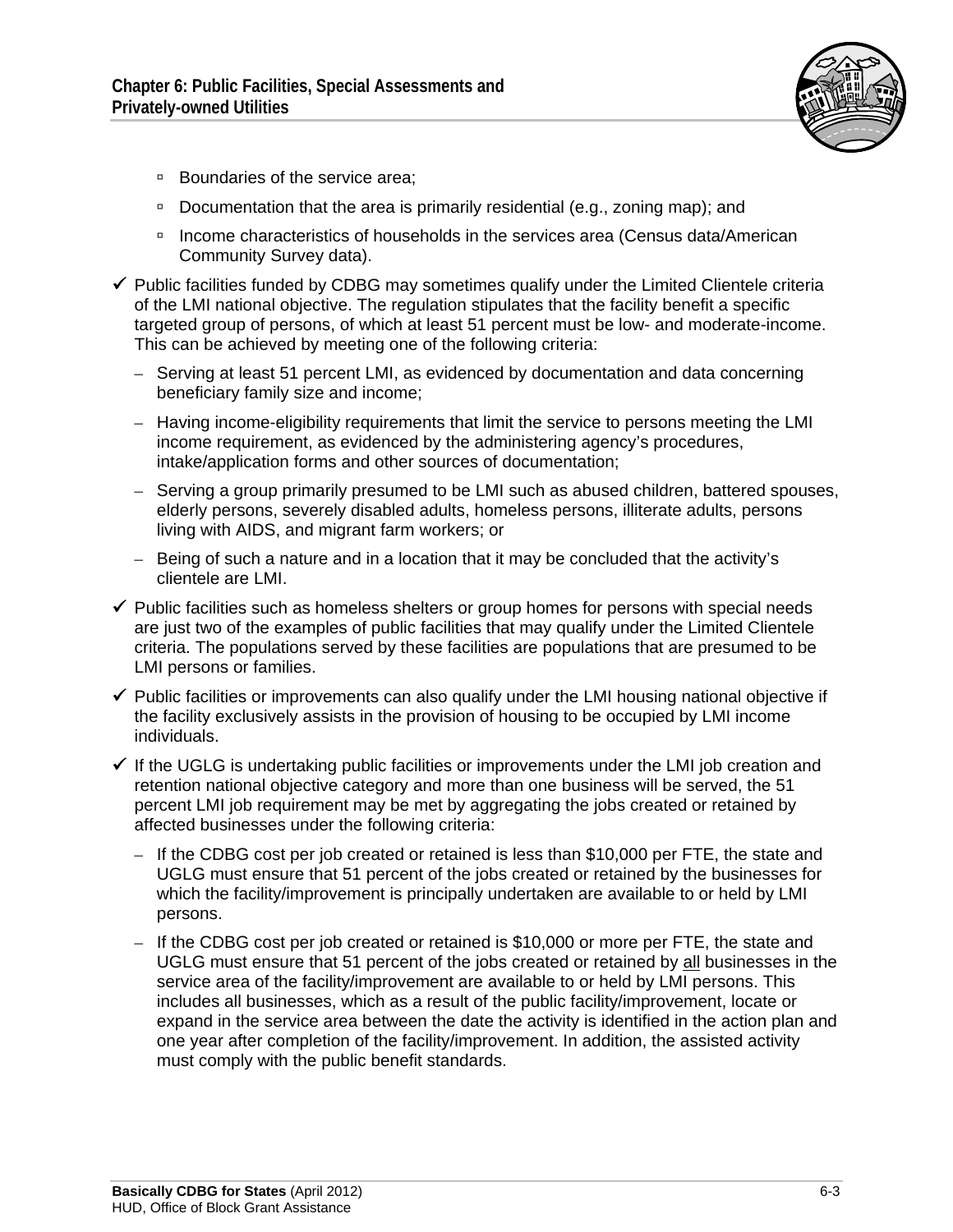

- $\checkmark$  The nature of job creation public facility activities means that states must carefully plan these projects and track the businesses and jobs that result. Specifically:
	- It is important to determine the amount of CDBG funds that will be spent per job created/retained. Some communities limit the amount to less than \$10,000 to keep things simple and minimize tracking to only the business(es) for which the improvement is undertaken (vs. any others that benefit within one year after completion).

#### $\checkmark$  AND

- The state and UGLG should ensure that it has appropriate and enforceable legal documents in place running with the land and/or with each business that benefits from the improvement. This is particularly important if the cost per job will be more than \$10,000 because national objective documentation must be obtained and maintained even if the businesses moved in after the facility/improvement was completed (up to one year).
- $\checkmark$  Under 570.483(e)(1) if the public facility serves a primarily residential area, it must meet the area benefit criteria even if it is also providing low-and moderate income jobs.

#### **Slum/Blight National Objective**

- $\checkmark$  Public facilities and improvements and historic preservation activities that aid in the prevention or elimination of slums or blight in a designated area may qualify under the Slum/Blight national objective Area Basis. The activity must meet the following criteria in order to qualify:
	- The area in which the activity occurs must be designated as slum or blighted. The following tests apply:
		- □ The delineated area in which the activity occurs must meet a definition of a slum, blighted, deteriorated or deteriorating area under state or local law;
		- Additionally, the area must also meet either one of the two conditions specified below:
			- At least 25 percent of the properties throughout the area exhibit the following:
				- (a) Physical deterioration of buildings/improvements;
				- (b) Abandonment of properties;
				- (c) Chronic high occupancy turnover rates or chronic high vacancy rates in commercial or industrial buildings;
				- (d) Significant declines in property values or abnormally low property values relative to other areas in the community; or
				- (e) Known or suspected environmental contamination.
			- Public improvements throughout the area are in a general state of deterioration.
		- $\overline{P}$  Documentation must be maintained by the state on the boundaries of the area and the conditions that qualified the area at the time of its designation. The designation of an area as slum or blighted must be re-determined every 10 years for continued qualifications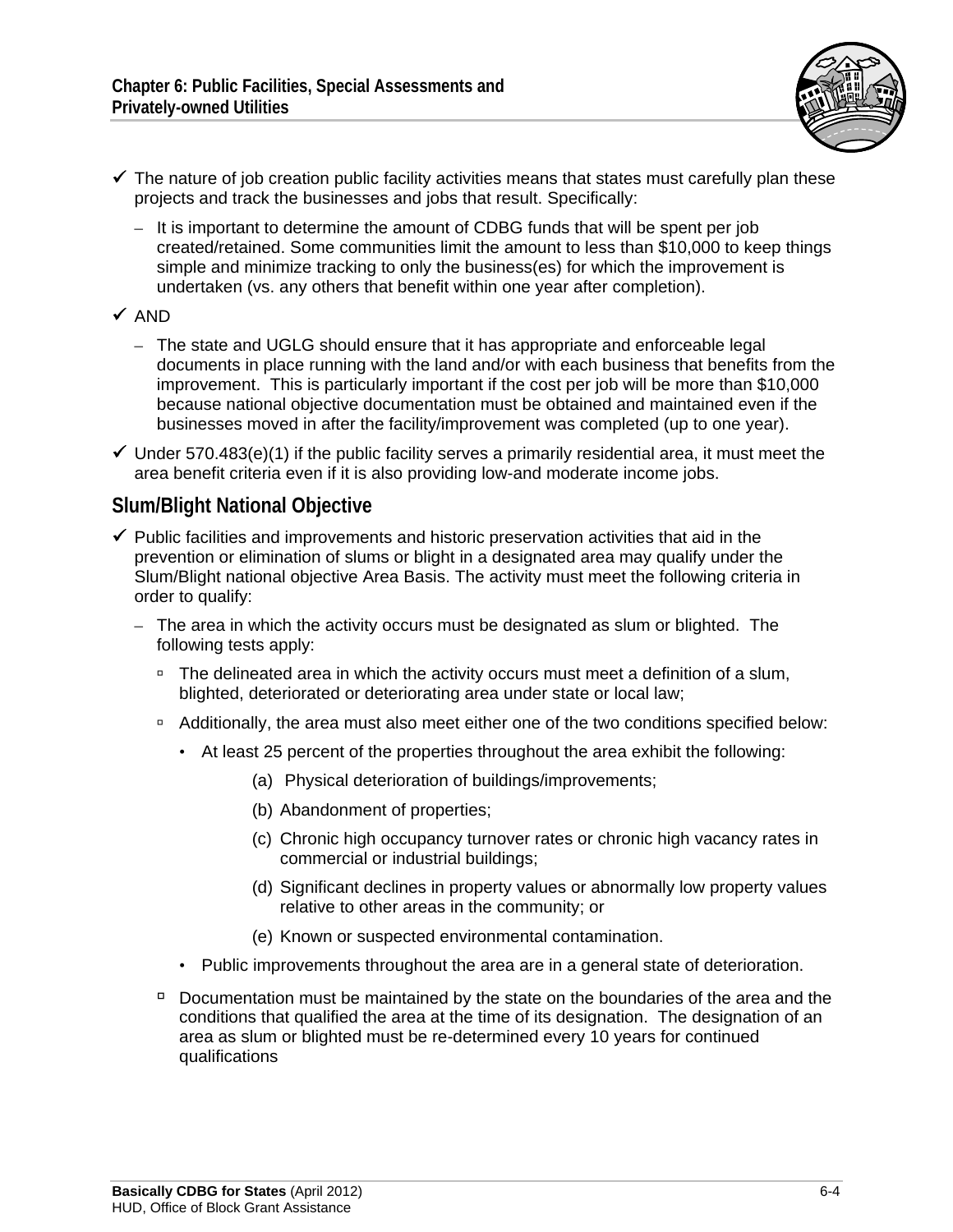

### **Urgent Needs National Objective**

- $\checkmark$  Public facilities or improvement actives may also qualify under the Urgent Needs national objective if the following qualifications are met:
	- The existing conditions must pose a serious and immediate threat to the health or welfare of the community;
	- The existing conditions are of recent origin or recently became urgent. A condition will generally be considered to be of recent origin if it developed or became critical within 18 months preceding the state grant recipient's certification and the State's determination – 24 CFR 570.483(d);
	- The UGLG is unable to finance the activity on its own; and
	- Other sources of funding are *not* available.

## **6.2 Special Assessments**

Special assessments are used to recover the capital costs of a public improvement through a fee levied or a lien filed against a parcel of real estate, either as:

- $\checkmark$  A direct result of the benefit derived from the installation of a public improvement; or
- $\checkmark$  A one-time charge made as a condition of access to an improvement.

The following is a summary of the topics in this section, applicable statutory and regulatory citations, and other reference materials available from HUD.

| Key Topics in This Section              | <b>Eligible Special Assessment Activities</b><br>Ineligible Activities                                 |  |  |  |  |
|-----------------------------------------|--------------------------------------------------------------------------------------------------------|--|--|--|--|
| <b>Statutory Citations</b>              | Section 101(c), Section 104(b), Section 105(c)                                                         |  |  |  |  |
| Other Reference Materials on This Topic | $\checkmark$ Guide to National Objectives and Eligible Activities for States<br>- Chapter 2, Chapter 3 |  |  |  |  |

### **6.2.1 Eligible and Ineligible Activities**

#### **Eligible Activities**

- $\checkmark$  The state CDBG regulations do not discuss special assessments but states may refer to the entitlement regulations for guidance.
- $\checkmark$  Special assessment activities under CDBG can be used to:
	- Recover capital costs of a public improvement; and/or
	- Pay for special assessments for public improvements not initially assisted with CDBG funds.
- $\checkmark$  In order to recover CDBG funds used to pay for all or part of the cost of a public improvement, special assessments may be imposed:
	- To recover CDBG funds only against properties owned and occupied by non LMI persons (and such assessments are program income); or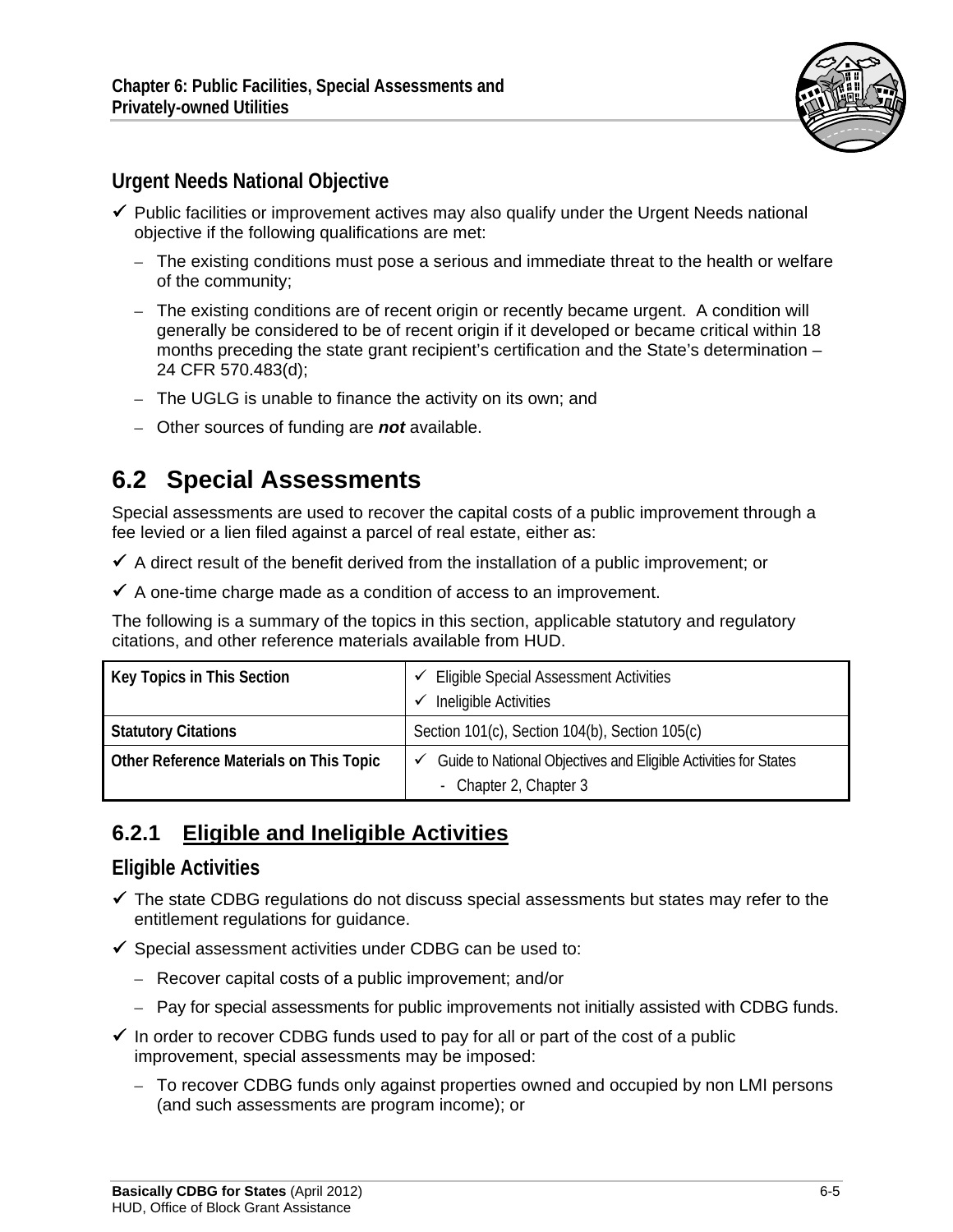

- To recover non-CDBG monies, provided that CDBG funds are used to pay the special assessment on behalf of all properties owned and occupied by LMI persons. (CDBG funds do not have to be used to pay special assessments on behalf of properties owned/occupied by moderate- income residents if the state does not have sufficient CDBG funds to pay the assessments on behalf of all the LMI owner/occupants).
- $\checkmark$  CDBG funds may be used to pay for special assessments for public improvements not initially assisted with CDBG funds, provided:
	- The installation of the public improvements was carried out in compliance with all applicable requirements (e.g., environmental, citizen participation and Davis-Bacon); and
	- The CDBG funds are used to pay the special assessment on behalf of all LMI owner occupants (or for low-income owner/occupants only if there are not sufficient funds to pay for all low- and moderate-income owner occupants).

#### **Ineligible Activities**

- $\checkmark$  Special assessments are not taxes and the establishment of the value of real estate for the purpose of any type of taxes is ineligible.
- $\checkmark$  Periodic charges based on the use of a public improvement, such as water or sewer user charges, even if the charges include the recovery of all or some portion of the capital costs of the public improvement, are ineligible.

### **6.2.2 National Objective**

#### **LMI Benefit National Objective**

 $\checkmark$  Special assessments will typically be categorized under the LMI Benefit national objective. The same criteria required for public facilities under the area benefit national objective category apply in the case of special assessments; therefore, refer to the section above for detailed guidance.

#### **Slum/Blight National Objective**

 $\checkmark$  Special assessments may also qualify under the Slum/Blight national objective. The same criteria required for public facilities under the slum/blight national objective apply in the case of special assessments; therefore, refer to the section above for detailed guidance.

#### **Urgent Needs National Objective**

 $\checkmark$  Special assessments may also qualify under the Urgent Needs national objective. The same criteria required for public facilities to be documented as an urgent need apply in the case of special assessments; therefore, refer to the section above for detailed guidance.

# **6.3 Privately-Owned Utilities**

Privately owned utilities are those owned by a private company rather than a public agency. The rehabilitation or construction of these utilities may be undertaken with CDBG funds under certain conditions. The following is a summary of the topics in this section, applicable statutory and regulatory cites, and other reference materials available from HUD.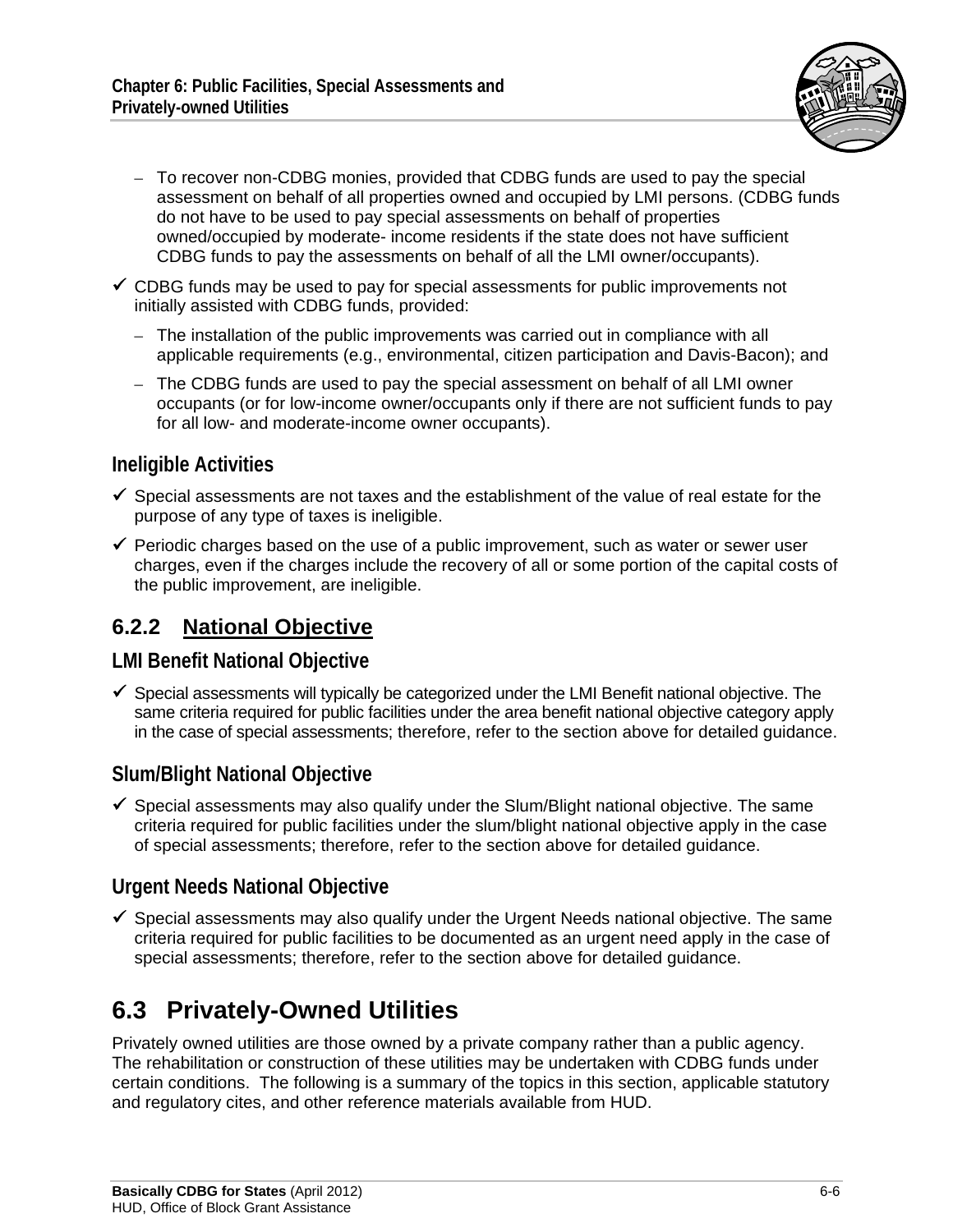

| Key Topics in This Section              | <b>Eligible Activities</b>                                                                             |  |  |  |  |
|-----------------------------------------|--------------------------------------------------------------------------------------------------------|--|--|--|--|
| <b>Statutory Citations</b>              | Section 101(c), Section 104(b), Section 105(c)                                                         |  |  |  |  |
| Other Reference Materials on This Topic | $\checkmark$ Guide to National Objectives and Eligible Activities for States<br>- Chapter 2, Chapter 3 |  |  |  |  |

## **6.3.1 Eligible Activities**

#### **Eligible Activities**

- $\checkmark$  CDBG funds may be used by a UGLG, subgrantees, and other for-profit and public entities to acquire; construct; reconstruct; rehabilitate; and install the distribution lines and related facilities for privately-owned utilities.
- $\checkmark$  A privately-owned utility refers to service that is publicly regulated and is provided through the use of physical distribution lines to private properties.
- $\checkmark$  Utilities include, but are not limited to, electricity, telephone, water, sewer, natural gas, and cable television.

## **6.3.2 National Objectives**

#### **LMI Benefit National Objective**

 $\checkmark$  Privately-owned utility activities may qualify under the LMI benefit national objective. The same requirements for documentation as for public facilities apply; therefore, refer to the national objective section on public facilities for detailed guidance.

### **Slum/Blight National Objective**

 $\checkmark$  Additionally, privately-owned utilities activities that aid in the prevention or elimination of slums or blight in a designated area may qualify under the slum/blight national objective. The same criteria for a public facility to meet this national objective apply; therefore, refer to the section above for detailed guidance.

#### **Urgent Needs National Objective**

 $\checkmark$  Privately-owned utilities may also qualify under the Urgent Needs national objective. The same criteria required for public facilities to be documented as an urgent need apply in the case of privately-owned utilities; therefore, refer to the section above for detailed guidance.

## **6.4 Summary of National Objective Options for Public Facilities, Special Assessments and Privately Owned Utilities**

 $\checkmark$  The following chart summarizes the national objective options related to public facility activities. The text in each section above provides additional details for each specific type of